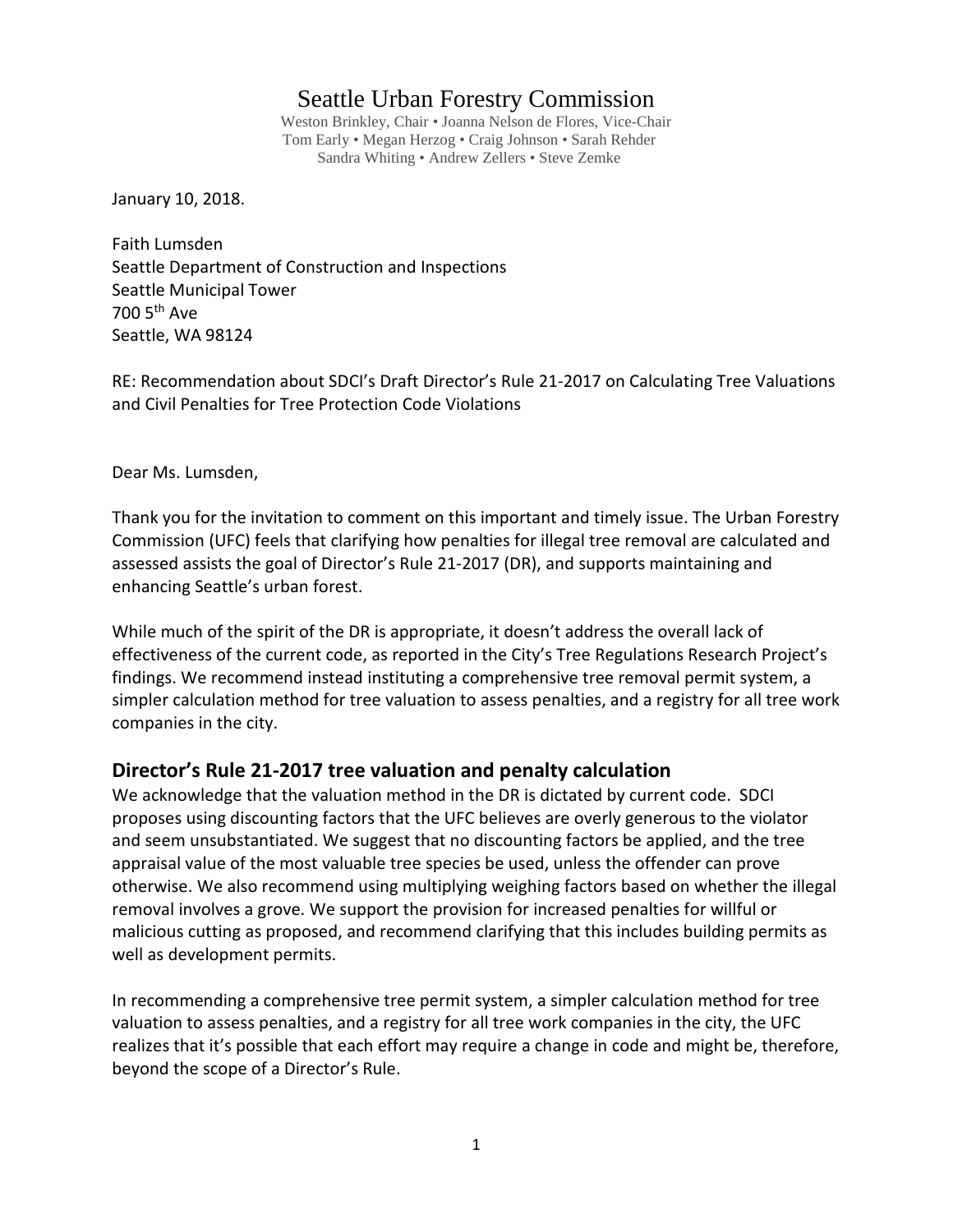In reviewing SMC 25.11.100 - Enforcement and Penalties Section A. Authority, it appears that SDCI already has the authority to expand its current hazardous tree permit to include all treerelated activities, as well as creating a tree workers registry. However, the UFC believes changing the valuation method will require a code update. We recommend engaging the City Attorney's Office to weigh in on the UFC's interpretation.

#### **Recommend comprehensive permit system for tree removal**

To be successful, the UFC believes that SDCI needs to implement a permit-based system for all tree removal. The current prohibition in SMC 25.11 from cutting down exceptional trees and removing more than three non-exceptional trees greater than 6" in diameter per year, as well as other limits to tree removal, are mainly based on a complaint system. While having the ability to impose fines for violations that are reported, most violations have and will go unreported, which does not help to deter trees being removed illegally. A complete tree removal permit system would help the City better monitor tree removals citywide and help plan accordingly in order to meet the Urban Forest Stewardship Plan goals.

The City's recent Tree Regulations Research Project Report confirms that serious problems with compliance are a result of the current complaint-based system. A better system to protect trees than under the existing ordinance and regulations is to require the use of a permit system for all trees over 6" in diameter. This provides a check on the possible removal of more than three non-exceptional significant trees greater than 6" in diameter a year, and provides confirmation as to whether a tree is Exceptional or not, reducing the loss of Exceptional trees which are protected under SMC 25.11.

Likewise, a comprehensive permit system would allow for more careful and timely consideration of Exceptional trees removed as hazardous rather than trying to determine this after the fact. While a permit for hazardous tree removal exists, not having a permit requirement for all trees allows Exceptional trees to be removed without verification before they are cut.

City departments currently use a permit system for tree removal, i.e. SDCI for hazardous trees and SDOT for tree removal in the right-of-way (ROW). The UFC recommends expanding existing programs to cover all significant trees in Seattle. Other cities have successfully implemented permit systems for trees on private property such as Lake Forest Park, Kirkland, Redmond, and Vancouver in WA; Portland, OR; and Atlanta, GA.

## **Recommend adopting a simpler Tree Valuation and Penalty Calculation**

The UFC recommends utilizing a simpler valuation method for trees, not following one of the approaches outlined in the Guide for Plant Appraisal as stated in SMC 25.11.100.I. While the Cost Approach appears to be the most appropriate of the options provided, it is still too complex for its ultimate purpose. The UFC feels that having multi-part calculations for penalty assessments adds challenges to code enforcement through undue complexity. This complicated formula leads to a code that cannot be understood by property owners, the public, or many tree work professionals. Ideally, the penalty scheme should be simple enough to apply and provide a significant enough penalty to deter violation. The UFC would be happy to collaborate